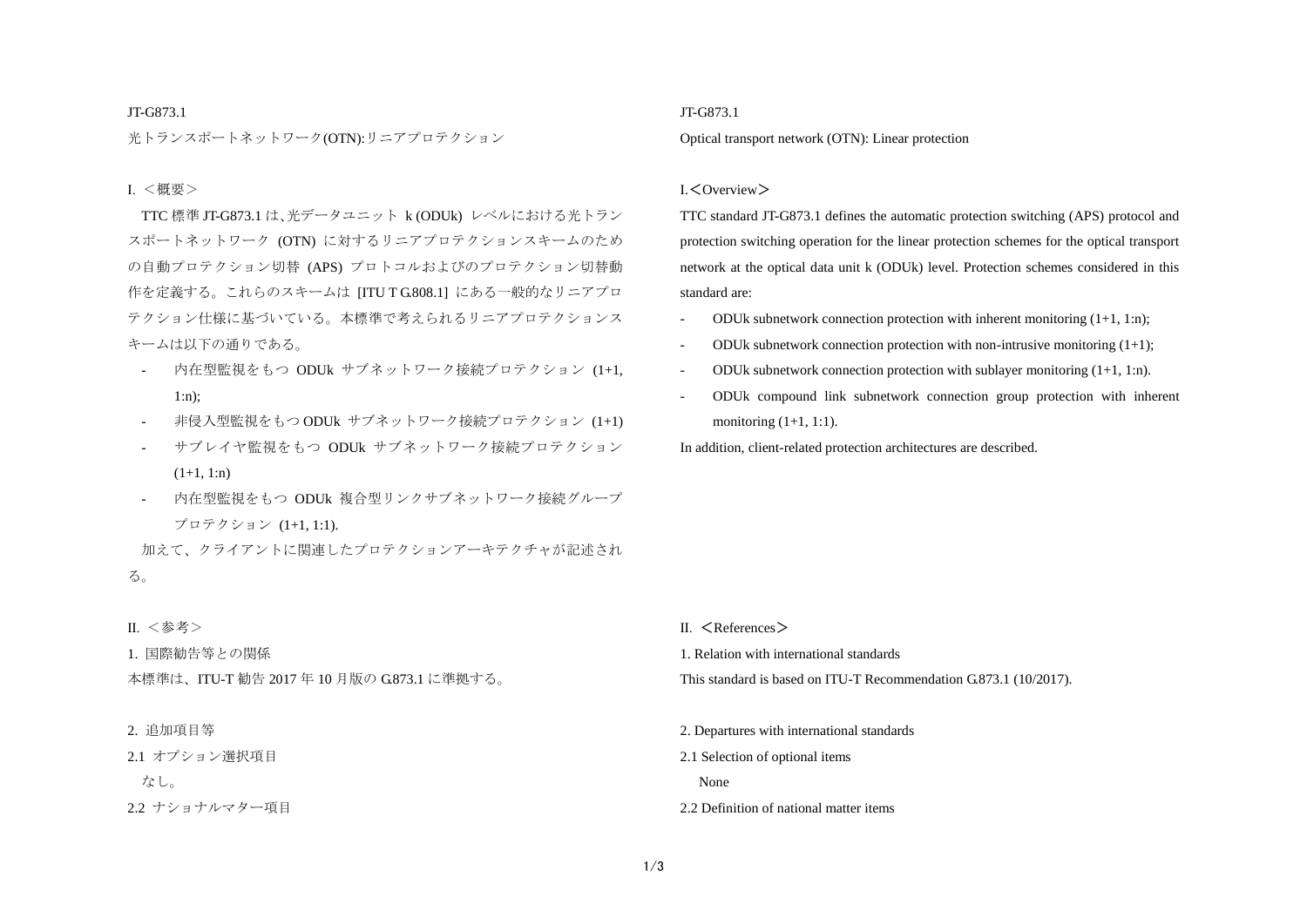| なし。             | None                           |
|-----------------|--------------------------------|
| 2.3 先行した項目      | 2.3 Early implementation items |
| なし。             | None                           |
| 2.4 付加した項目      | 2.4 Added items                |
| なし。             | None                           |
| 2.5 削除した項目      | 2.5 Deleted items              |
| なし。             | None                           |
| 2.6 その他         | 2.6 Others                     |
| (1) 参照する勧告、標準など | (1) References                 |
| なし。             | None                           |
|                 |                                |

# 3. 改版の履歴

| 版数  | 制定日         | 改版内容 |
|-----|-------------|------|
| 第1版 | 2018年11月15日 | 初版制定 |

# 4. 標準作成部門

伝送網・電磁環境専門委員会

## Ⅲ. <目次>

<参考>

- 1 適応範囲
- 2 参考文献
- 3 定義
- 4 略語
- 5 規則
- 6 プロテクション特性
- 7 プロテクショングループコマンド
- 8 プロテクションアーキテクチャ

### 3. Change history

| Version | $\mathcal{D}$ ate | Details of revision |
|---------|-------------------|---------------------|
|         | Nov. 15, 2018     | Published           |

## 4. Working Group that developed this standard

Transport Networks and EMC

## Ⅲ. <Table of contents>

<Reference>

- 1 Scope
- 2 References
- 3 Definitions
- 4 Abbreviations and acronyms
- 5 Conventions
- 6 Protection characteristics
- 7 Protection group commands
- 8 Protection architectures